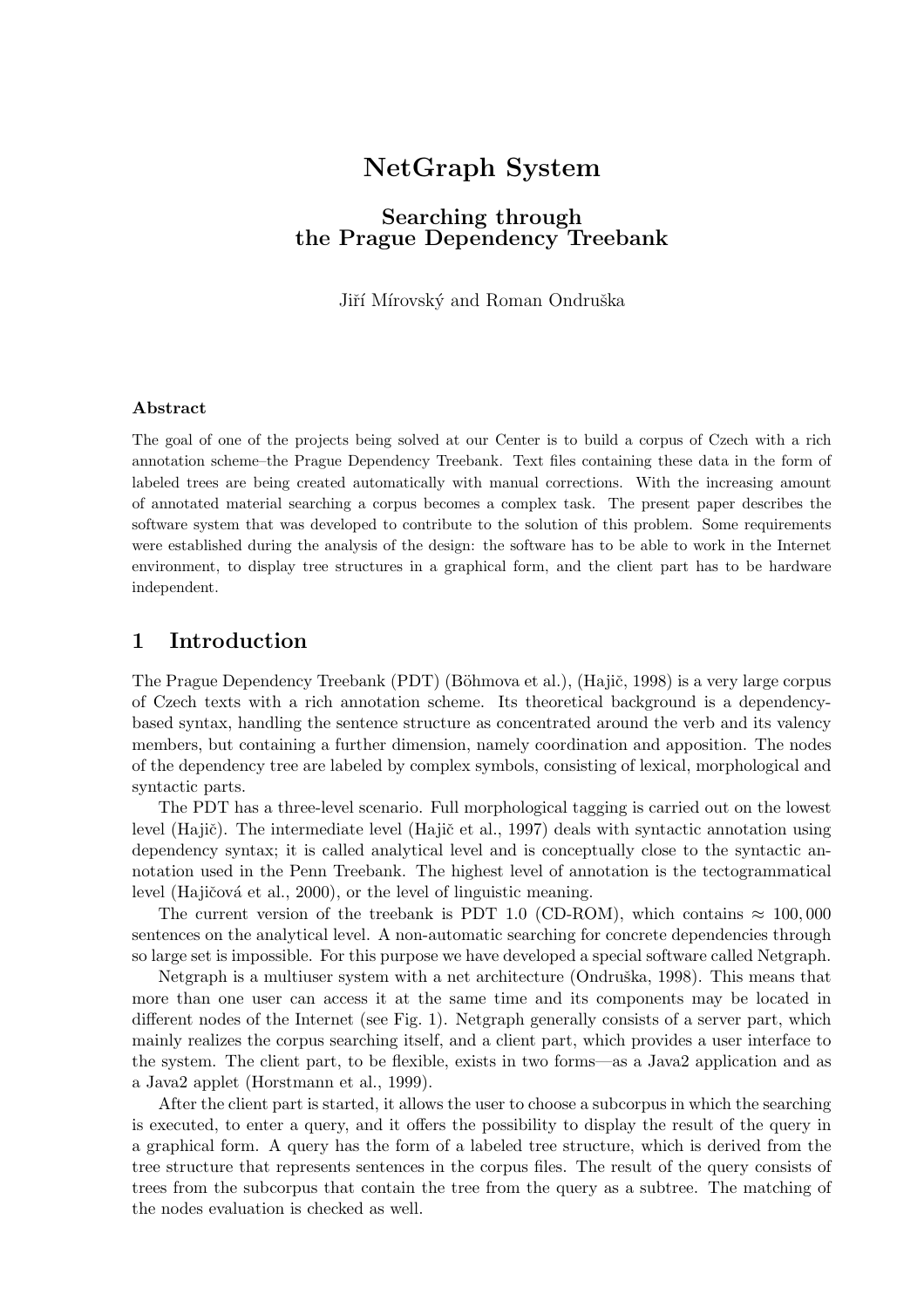

Figure 1: Start of Netgraph client. The arrows  $\#1$  and  $\#2$  represent the first two steps of the work with the Netgraph client as an applet. First, the user clicks in a web browser on a link to Netgraph client applet (the arrow  $\#1$ ). Then the applet is loaded into the web browser (the arrow  $\#2$ ) and connects to the program netser waiting for connections on the same server the applet has been loaded from (the lower arrow  $\#3$ ). Using the Netgraph client as an application, the user runs the client, then selects a server (the name and the port) and the client connects to the server (the upper arrow  $#3$ ). In both of the cases, the Netgraph client needs Java2 as its running environment - either Java2 plug-in (the Netgraph applet) or Java2 run-time environment (the Netgraph application).

# 2 Searching in Netgraph

After the user is connected to the server, s/he has to go through three steps: to define a subcorpus to be queried, to define an object of a query, and to fetch and display the result of the query. All the steps can be passed using an easy-to-use graphical interface.

#### 2.1 Subcorpus definition

The user can browse the directory structure of the corpus provided by the server and select files s/he wants to use for searching; this set can be saved to disk (and loaded back). The subcorpus may be also defined as the result of the previous query.

#### 2.2 Query definition

By queries it is determined which trees will be included in the result of searching. The user defines a tree (see Fig. 2) s/he wants to be included as a subtree in each tree of the result. For defining such a tree, including the labels of its nodes, a graphical interface can be used. The graphically created tree is simultaneously displayed in a linear text form; the text form can also be edited directly.

If an unlabeled tree is used for a query then the searching process only considers the tree structure itself, the node matching is not checked in this case. However, the user usually de-

$$
\begin{array}{c} [\text{lemma=chodit}] \\ \text{[origf=na]} \\ \text{[tag=N...4*]} \end{array}
$$

Figure 2: Example of a simple query with attributes: *lemma*—an identifier of the underlying lexical unit,  $\text{orig}$  —an original word form as found in text,  $taq$ —a morphological category.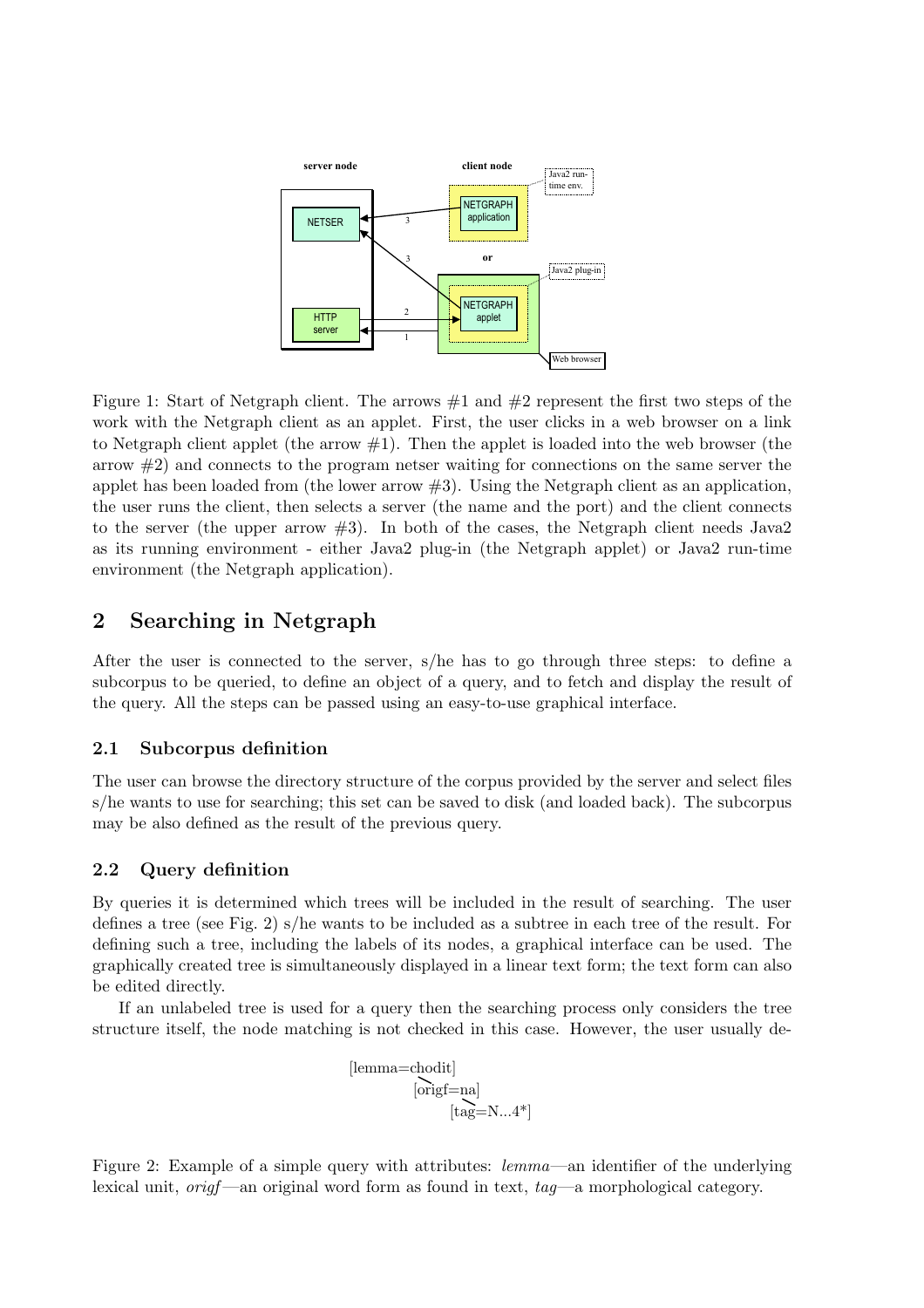

Figure 3: Example of tree depiction in Netgraph. The nodes in the tree represent words and their linguistic attributes and the edges represent analytical dependencies. Although the depicted tree is projective, this treatment also supports non-projective dependencies (present in Czech surface shapes of sentences and thus on the analytical level of PDT). The user can select attributes to be displayed by each node of the tree.

mands some restrictions on the node evaluation. In Netgraph one may enter them for every attribute by defining so called masks. The masks are expressions written into particular nodes of a query in brackets, separated by commas. Two special characters can be used in the mask definitions: the asterisk character '\*' represents a sequence of characters and the dot ',' represents a single character.

### Example: [origf=.resident\*]

This mask indicates that the attribute origf can be of the value 'President', 'presidents' and so on.

Another useful operation is the alternation—the logical conjunction, represented by the separator '|'.

```
Example: [lemma=president,afun=Sb] |
[lemma=president,afun=Obj,tag=N...4*|N...6*]
```
This requires the lemma *president* as the *(subject or (object in (accusative or locative)))*. The analytical function is represented by the  $afun$  attribute.<sup>1</sup>

To define the query in more detail a system of meta attributes—attributes not really present in the corpus—can be used. There are two meta attributes at this point:  $transitive - by defining$ this as true, nodes between this node and its parent (in query) are allowed (in result); *optional* – if true, then the node may but need not be in the result. If any node is on its place, it must be the node itself or the root of its subtree in the query.

#### 2.3 Result viewing

After the first tree matching the query is found, it is immediately displayed; the subtree matching the query is emphasized. The order of words is viewed from left to right. According to

<sup>&</sup>lt;sup>1</sup>The exact description of the attributes meaning can be found in  $(CD-ROM)$ .